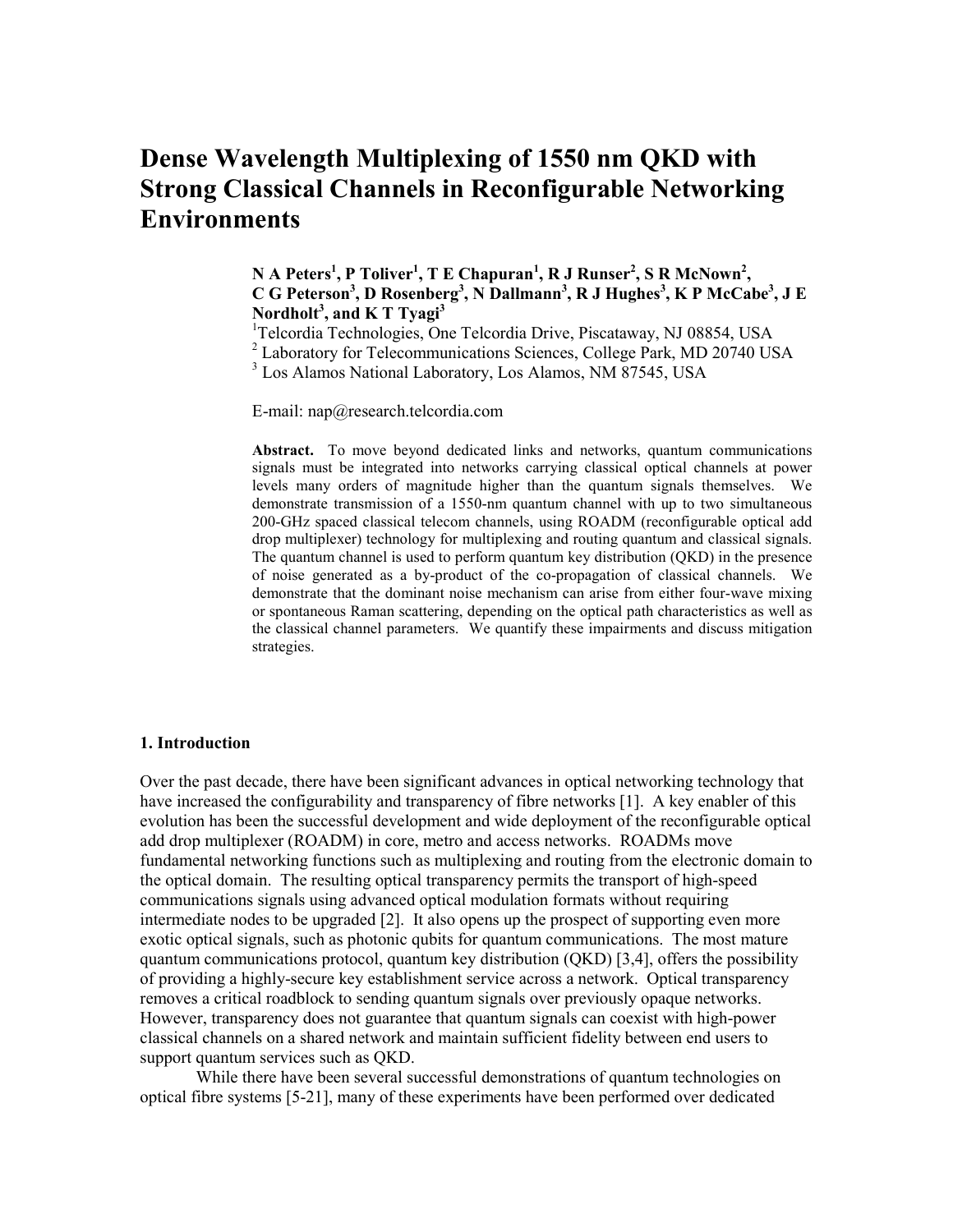network infrastructures. The focus of the work described in this paper is to understand under what conditions quantum signals (e.g., those used to perform  $QKD$ ) may be able to coexist with signals typically found in enterprise or metro area telecom networks. Presently, such coexistence is a challenge as current networks may carry up to 80 classical dense wavelength division multiplexed (DWDM) channels on a 50-200 GHz frequency grid. While our previous work has demonstrated the compatibility of 1310-nm QKD with strong classical 1550-nm DWDM communications channels [13,21], there may be advantages in placing the QKD signals in the same low-loss 1550-nm transmission window with the classical signals. Potential advantages include increased signal reach for QKD and compatibility with infrastructure not transparent to or already occupied by 1310-nm signals. However, decreasing the wavelength spacing between quantum and classical signals substantially increases the background noise, placing more stringent demands on filtering.

A first demonstration of 1550 nm-based QKD with a single in-band classical DWDM signal was reported in [15], where the quantum and classical signals were spaced by either 400 or 800 GHz. The networking architecture assumed a static, point-to-point connection between a single QKD transmitter and a single QKD receiver. The authors of [15] conclude that the dominant impairment impacting QKD performance in their experiment was inadequate filter isolation of the single classical channel. While an important first step, we improve on their results in several important ways. First, we demonstrate sufficient filter isolation (>110 dB) to overcome the classical channel crosstalk found in [15]. Here, our improvements enable the use of 200 GHz channel spacing and, allow us to measure the transmission effects that can become fundamental limits to the coexistence of QKD with classical communications channels. Next, we explore the impact of up to two simultaneous classical channels co-propagating with the quantum channel. Finally, we remove the point-to-point constraint present in the previous QKD/DWDM experiments by using a ROADM network element, which has switching and multiplexing capabilities, to emulate a reconfigurable network. The addition of a ROADM network element opens up the possibility for transparent path reconfiguration between QKD endpoints, which can enable scalable quantum networking over metro-size regions [21] without requiring secured, optical-electrical-optical (OEO)-based key regeneration, which have been proposed by other groups [19].

Improved spectral filtering enables the identification and experimental mapping of the primary impairments to quantum signals from closely spaced co-propagating DWDM classical signals. We show that the dominant impairment can arise not only from Raman scattering as was previously shown [13] but also from four-wave mixing (FWM). These two sources of noise can be challenging to manage since they can fall directly in the center of a passband intended for ultra-low power optical channels for QKD, and one cannot use simple filtering approaches to entirely reject them. However, theoretical calculations enable us to design experiments where these two impairments may be studied in relative isolation from each other. Experimentally we explore channel spacing between the quantum and classical signals as close as 200 GHz, and theoretically we calculate the effects of spacing as close as 10 GHz. We measure the impact of the classical signals both with a single-photon detector and with a 1550 nm QKD system, both utilizing typical ns-gated InGaAs avalanche photo diodes (APDs). We demonstrate that the dominant noise mechanism depends on the optical path characteristics as well as the classical channel parameters, and discuss impairment mitigation strategies.

## **2. Physical impairments**

Even though networks are becoming more transparent, which can allow for transmission of quantum channels through reconfigurable nodes, they are not necessarily free from impairments at quantum signal power levels. This is largely due to the fact that the classical communications infrastructure can operate properly in the presence of multi-channel linear crosstalk noise which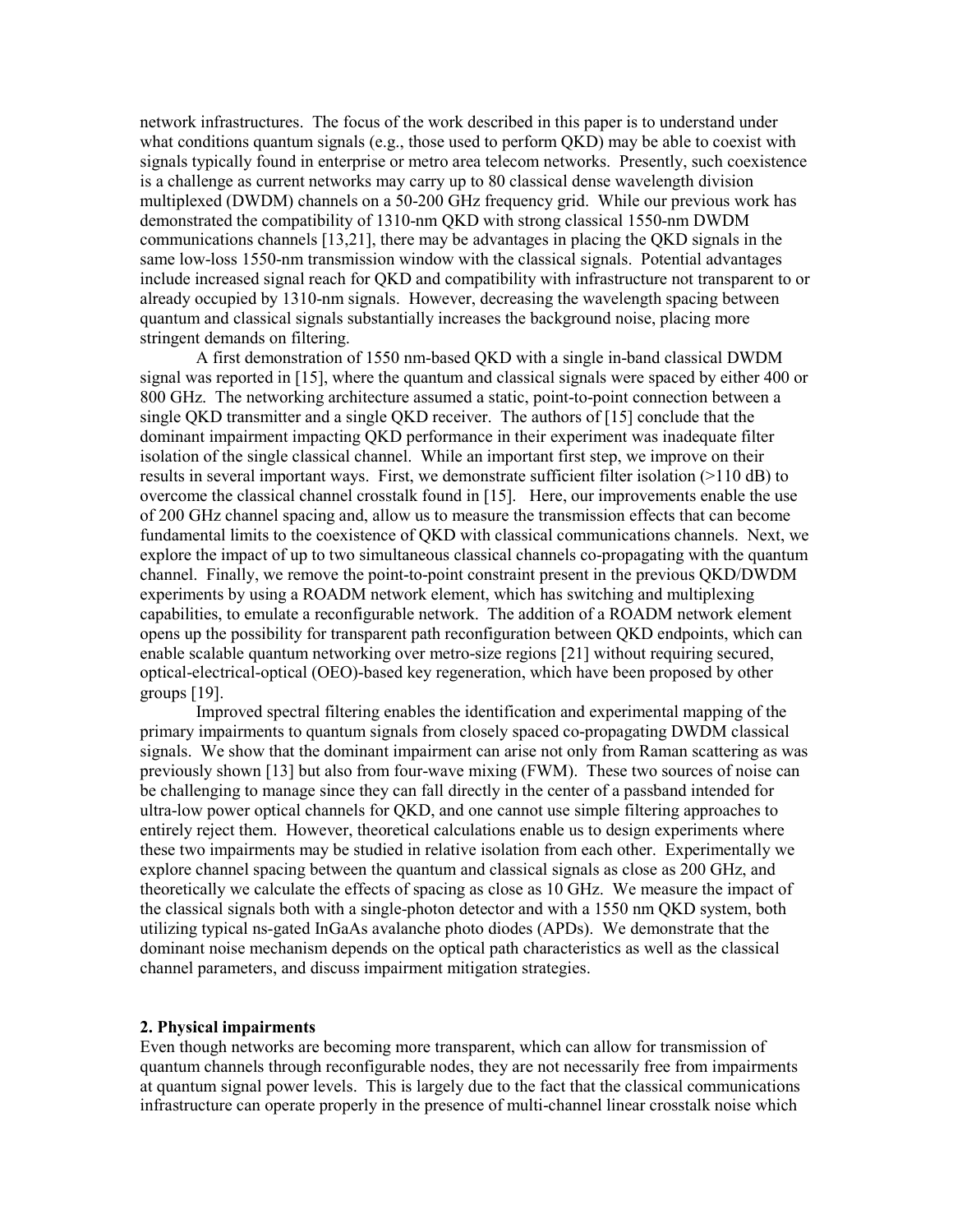is 40 dB or more below the classical signal strength [22]. However, the difference between the launch power of a typical classical communications channel and a quantum signal can be  $>100$ dB. Thus impairments tolerable in classical optical communications may have power levels many orders of magnitude higher than the power levels of quantum signals utilized for QKD. While in the present work, we are primarily concerned with FWM and Raman scattering, it is important to note that amplified spontaneous emission from optical amplifiers, insufficient isolation from classical signals, and other sources of light, can all play an important role in determining whether it is possible to support quantum communications such as QKD over a given fibre network. Regardless of the source, the presence of noise photons in the passband of a QKD receiver increases the error rate, which ultimately limits the range and key generation rates of QKD. The next two subsections describe how FWM and Raman scattering can give rise to noise that would significantly impact quantum signals co-propagating with classical wavelengths on the same optical fibre.

#### *2.1 Four Wave Mixing*

Four wave mixing arises from the interaction between two or more pump fields and the  $\chi^{(3)}$ nonlinearity of the optical fibre. Three optical channels at frequencies  $f_i, f_j$  and  $f_k$  ( $k \neq i, j$ ) mix through the fibre's third-order susceptibility, creating a new wave of frequency

$$
f_{ijk} = f_i + f_j - f_k. \tag{1}
$$

The peak power of the mixing product,  $P_{ijk}$ , is given by [23]:

$$
P_{ijk}(z) = \frac{\eta D^2 \gamma^2 P_i P_j P_k e^{-\alpha z}}{9\alpha^2} \left[ 1 - e^{-\alpha z} \right]^2, \tag{2}
$$

where  $P_i$ ,  $P_j$ ,  $P_k$  are the powers of each of the three input channels,  $\alpha$  is the fibre attenuation, z is the propagation distance,  $\gamma$  is the fibre nonlinearity, and *D* is the FWM degeneracy factor. If all three channels present in the fibre are at unique frequencies, it is referred to as the nondegenerate case, and  $D = 6$ . If there are only two optical channels present, the four-wave mixing process is referred to as the degenerate case ( $i = j$ ,  $f_i = f_j$ ), and  $D = 3$ . The FWM efficiency is given by:

$$
\eta = \frac{\alpha^2}{\alpha^2 + \Delta \beta^2} \left\{ 1 + \frac{4 e^{-\alpha z} \sin^2 \left(\frac{\Delta \beta z}{2}\right)}{\left[1 - e^{-\alpha z}\right]^2} \right\},\tag{3}
$$

where the phase matching factor  $\Delta\beta$  is given by:

$$
\Delta \beta = \beta_{ijk} + \beta_k - \beta_i - \beta_j. \tag{4}
$$

The quantity  $\beta$  is the propagation constant of the various input channels (*i*, *j*, and *k*) and the resulting mixing product (*ijk*). In typical DWDM systems, channels are assigned to an equallyspaced frequency grid, with spacings of 50, 100 or 200 GHz. As a result of the periodic spacing, the FWM product terms that are generated fall on the same grid - either on the DWDM channel frequencies themselves, or on other grid frequencies above or below those utilized by the DWDM system. In our analysis, we use two adjacent channels of equal power, thus  $i = j$ ,  $P_i = P_j = P_k$  and  $D = 3$ , resulting in two FWM product terms. One FWM product falls one channel below the lower frequency channel, and the other falls one channel above the higher frequency channel. Using the equations above, we can calculate the FWM power generated by two classical DWDM channels. Figure 1 plots the noise that falls within an adjacent passband for an average DWDM launch power level of 1 mW (0 dBm) per classical continuous wave (cw) channel. The adjacent channel of interest, fixed at 193.5 THz in the simulation provided here, is assumed for the QKD passband. We vary the channel spacing, ∆*f* , between 10 GHz and 1000 GHz and compute the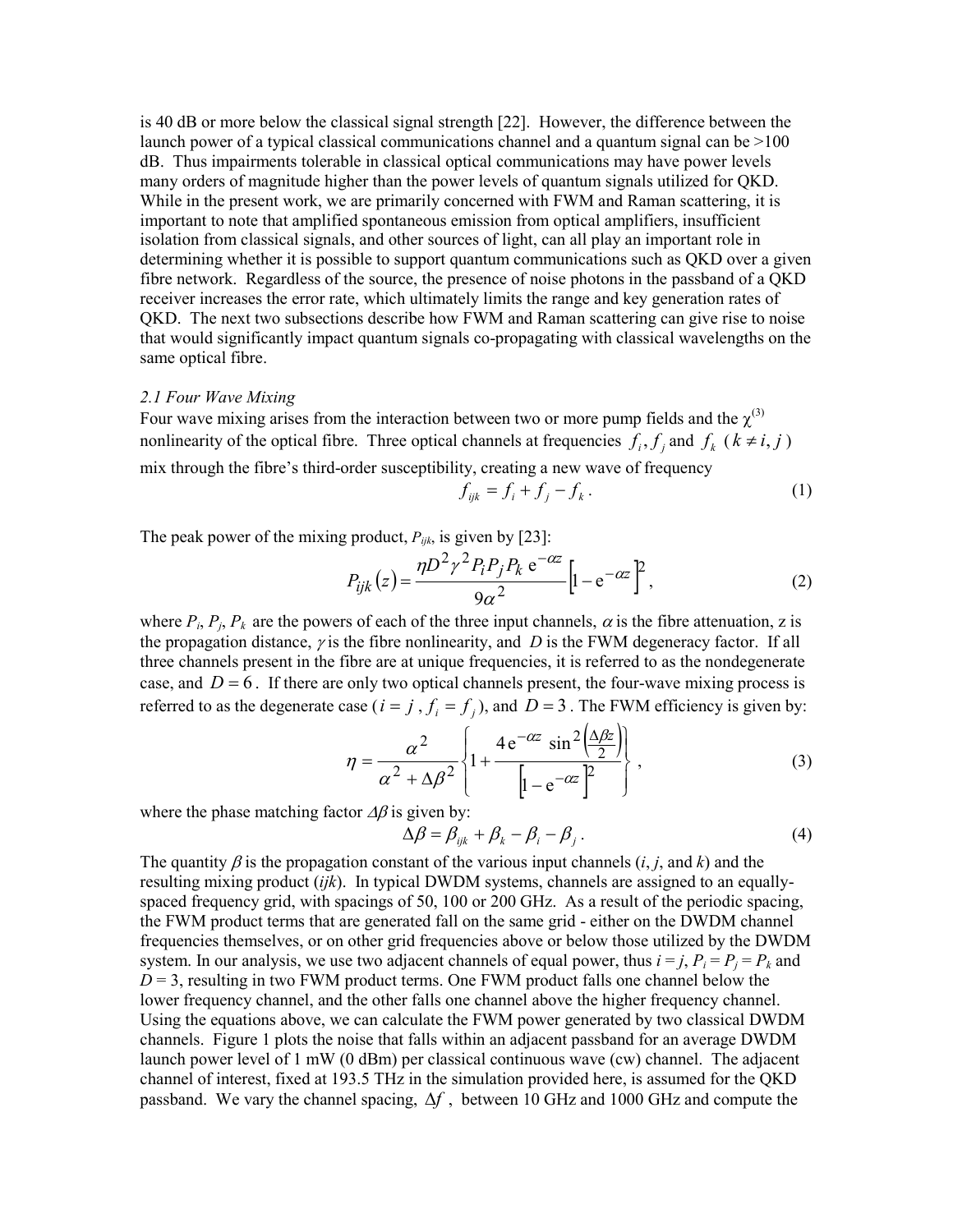FWM power falling within the QKD passband for both standard single-mode fibre (SSMF) and non-zero dispersion-shifted fibre (NZ-DSF) lengths of 1km and 25 km. Note that for simplicity, we ignore the impact of data modulation format. In addition, we only plot the peak FWM mixing power, and we neglect the oscillations in FWM efficiency that typically results from the product of the phase matching factor and the length in equation (3) above.



**Figure 1.** Calculation of adjacent channel FWM noise power generated by two 0-dBm cw lasers, plotted as a function of channel spacing for two different fibre types of 1 km and 25 km lengths. (SSMF=standard single mode fibre, NZ-DSF=non-zero dispersion shifted fibre)

As can be seen in the plot, the noise power is dependent upon channel spacing, fibre length, and fibre type. As a typical example, the calculated FWM noise for an SSMF fibre with a 200 GHz channel spacing between the 0 dBm DWDM channels is approximately -82 dBm at 1 km and approximately -92 dBm at 25 km.

To understand the potential impact of these noise levels on quantum communications signals, it is convenient to convert the power levels to an equivalent average photon number within a specified time interval. Noise levels expressed in the units of photons/nanosecond are helpful since single photon detectors in the telecom band are often operated using nanosecond gates. By this metric, the FWM noise from two 200 GHz-spaced 0 dBm signals corresponds to 5E-2 photons/ns and 5E-3 photons/ns at 1 km and 25 km, respectively. In contrast, using a 400 GHz channel spacing greatly reduces the FWM product powers yielding -94 dBm (~3E-3 photons/ns) and -103 dBm (~4E-4) for 1 km and 25 km, respectively. FWM product powers at the aforementioned levels can have a significant impact on QKD system performance because they can add substantial noise relative to the dark fibre case where the detector dark count rates on the order of 1 E-5/ns limit the system performance.

The preceding analysis has considered FWM products when only 2 classical channels are present. Clearly, this is a simplified case since 2 FWM products are generated, only one of which falls in the QKD passband. In general, with *N* equally-spaced channels present, the number of mixing products is [22]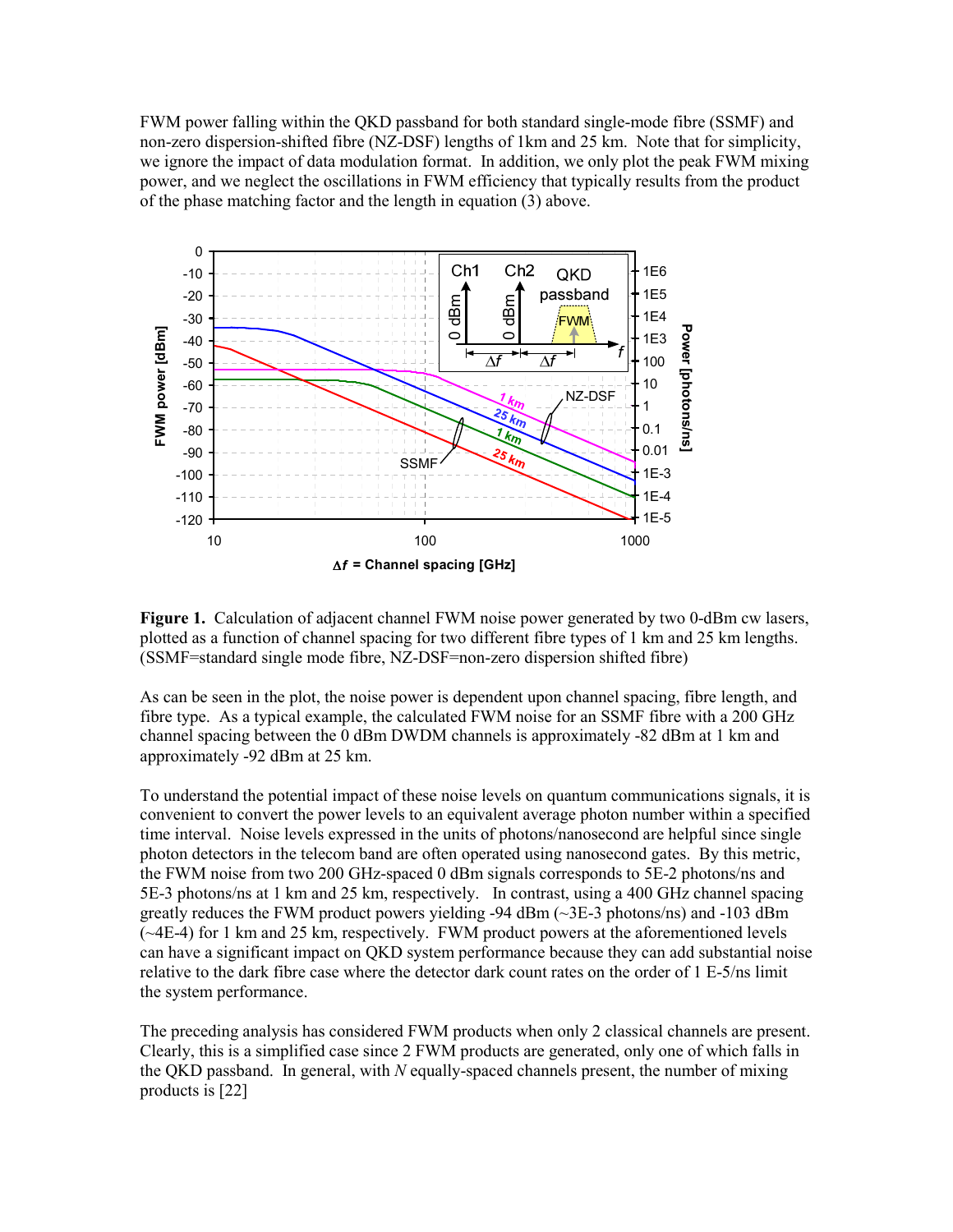$$
M = \frac{1}{2} (N^3 - N^2).
$$
 (5)

Assuming a set of *N* contiguous equally-spaced DWDM channels ranging from  $f_{min}$  to  $f_{max}$ , the mixing products are non-uniformly distributed over a wide spectrum of frequencies spanning both the original channels and side FWM product frequencies that extend all the way from:

$$
f_{low} = 2f_{\min} - f_{\max} \quad \text{to} \quad f_{high} = 2f_{\max} - f_{\min} \tag{6}
$$

As a result, the analysis of FWM impairments becomes considerably more complex. Future work will extend the results presented here to a more general case with larger numbers of classical channels.

#### *2.2 Raman Scattering*

Raman scattering arises from an inelastic interaction of a pump light with vibrational modes (optical phonons) in fibre. The scattered photons are generated at frequencies above and below that of the pump light, corresponding to anti-Stokes and Stokes scattering, respectively. The equations that govern the interaction between the pump, P, and another optical signal, S, due to the Raman process as a function of distance are as follows [24],

$$
\frac{\text{d}P}{\text{d}z} = -\alpha_P P + \beta_P S + \gamma_P PS \tag{7}
$$

$$
\frac{\mathrm{d}S}{\mathrm{d}z} = -\alpha_{\rm S}S + \beta_{\rm S}P + \gamma_{\rm S}PS\tag{8}
$$

where  $\alpha$ ,  $\beta$ , and  $\gamma$  are the wavelength-dependent fibre attenuation, spontaneous Raman scattering coefficient, and stimulated Raman scattering coefficient, respectively. All three coefficients are given in per unit length. Since the pump and signal are at different wavelengths, the subscripts P and S are used to differentiate the fibre attenuation and scattering coefficients which are wavelength dependent. For the purposes of this study, the pump is generally one or more classical DWDM channels and the signal is the quantum channel. Since the quantum channel has very low power, the stimulated scattering terms (i.e., those with *PS* products) and the signal's contribution to the pump ( $\beta_P S$ ) can be neglected. By requiring that the initial pump and signal launch powers at  $z=0$  be  $P(0)=P_0$  and  $S(0)=0$ , respectively, one can solve for the spontaneous Raman scattering power, S(z), at an arbitrary wavelength:

$$
S(z) = \begin{cases} P_o \beta_s z e^{-\alpha_p z} & \alpha_p = \alpha_s \\ P_o \frac{\beta_s}{\alpha_s - \alpha_p} \left( e^{-\alpha_p z} - e^{-\alpha_s z} \right) & \alpha_p \neq \alpha_s \end{cases}
$$
(9)

There are two important points to note from this equation. First, the spontaneous Raman noise is proportional to the initial launch power of the pump. Second, the fibre attenuation value at a particular wavelength is fixed. The consequence of these two effects is that the propagation distance is the only parameter which changes the amount of scattered light at a specific wavelength for a given launch power. The peak level of the Raman noise is reached at a propagation distance of

$$
z_{\max} = \begin{cases} 1/\alpha_{\rm p} & \alpha_{\rm p} = \alpha_{\rm s} \\ \frac{1}{\alpha_{\rm p} - \alpha_{\rm s}} \ln \left( \frac{\alpha_{\rm p}}{\alpha_{\rm s}} \right) & \alpha_{\rm p} \neq \alpha_{\rm s} \end{cases}
$$
(10)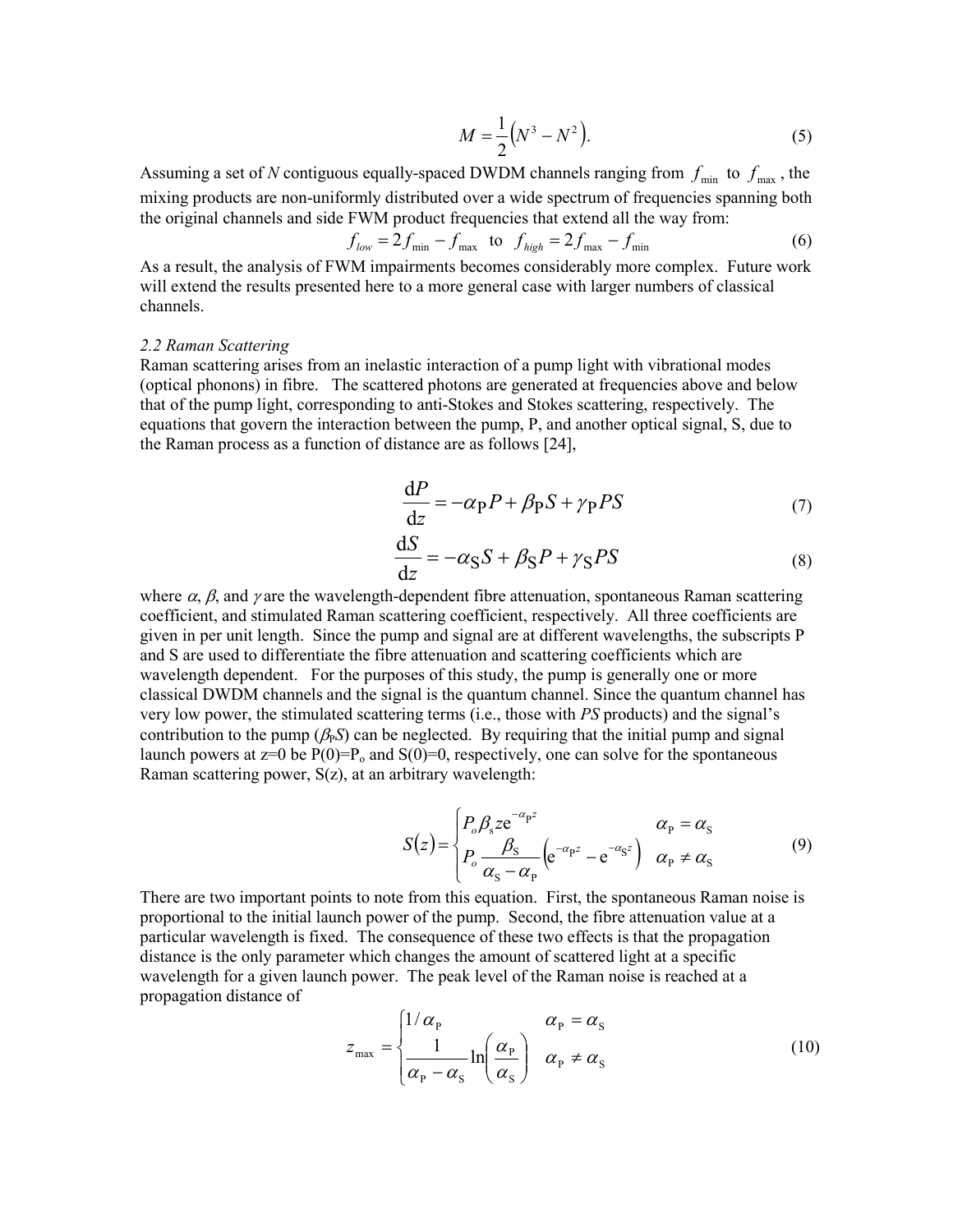At distances greater than  $z_{\text{max}}$ , the fibre attenuation diminishes the scattered noise signal more quickly than it can be replenished by the pump. By assuming narrowly spaced classical channels in the C-band with  $\alpha_P \approx \alpha_S (0.185 \text{ dB/km})$ , the Raman peak is to a very good approximation given by  $1/\alpha_P$ . Upon conversion to linear units by the factor  $\ln(10)/-10$ , the predicted Raman noise peak is approximately 23.5 km. (In 3.3 and 4.2, we will experimentally explore the spontaneous Raman noise with photon counting measurements at a distance just beyond this maximum.)



**Figure 2**. Measured and modeled Raman spectra generated by a cw pump passing though different lengths of standard single mode fibre. (Note the scale does not show the peak power at the center frequency of the cw pump.)

To understand the extent of the impact of Raman noise on quantum channels, we measure the Raman spectra generated by a 1560 nm cw pump propagating over several different fibre lengths of standard single-mode fiber (Corning SMF-28e®). The optical spectrum analyzer uses a bandwidth of 0.5 nm and the launched power of the cw pump is  $0.84$  dBm  $(1.2 \text{ mW})$ . The 1560nm pump is band-pass filtered using a narrowband (0.2 nm) grating filter to suppress the spontaneous emission noise from the laser to a level that is below the minimum sensitivity of the  $OSA$  ( $\leq$  -90 dBm) before being injected into the transmission fibre. Each segment of fiber is fusion spliced together to reduce the impact of connector losses on the measurement. The output from the fiber is passed through a double-stage fiber Bragg grating filter to notch out the pump by 40 dB. The notch filter enables the OSA to operate within its dynamic range limit at its minimum sensitivity. Figure 2 shows sample spectra of the spontaneous Raman noise for several lengths of fibre. The data was corrected to account for the residual spectral ripple and bulk insertion loss from the notch filter. We can see that the Raman noise increases with increasing fibre length until it is near the predicted maximum of 23.5 km. In the experiments that follow, we have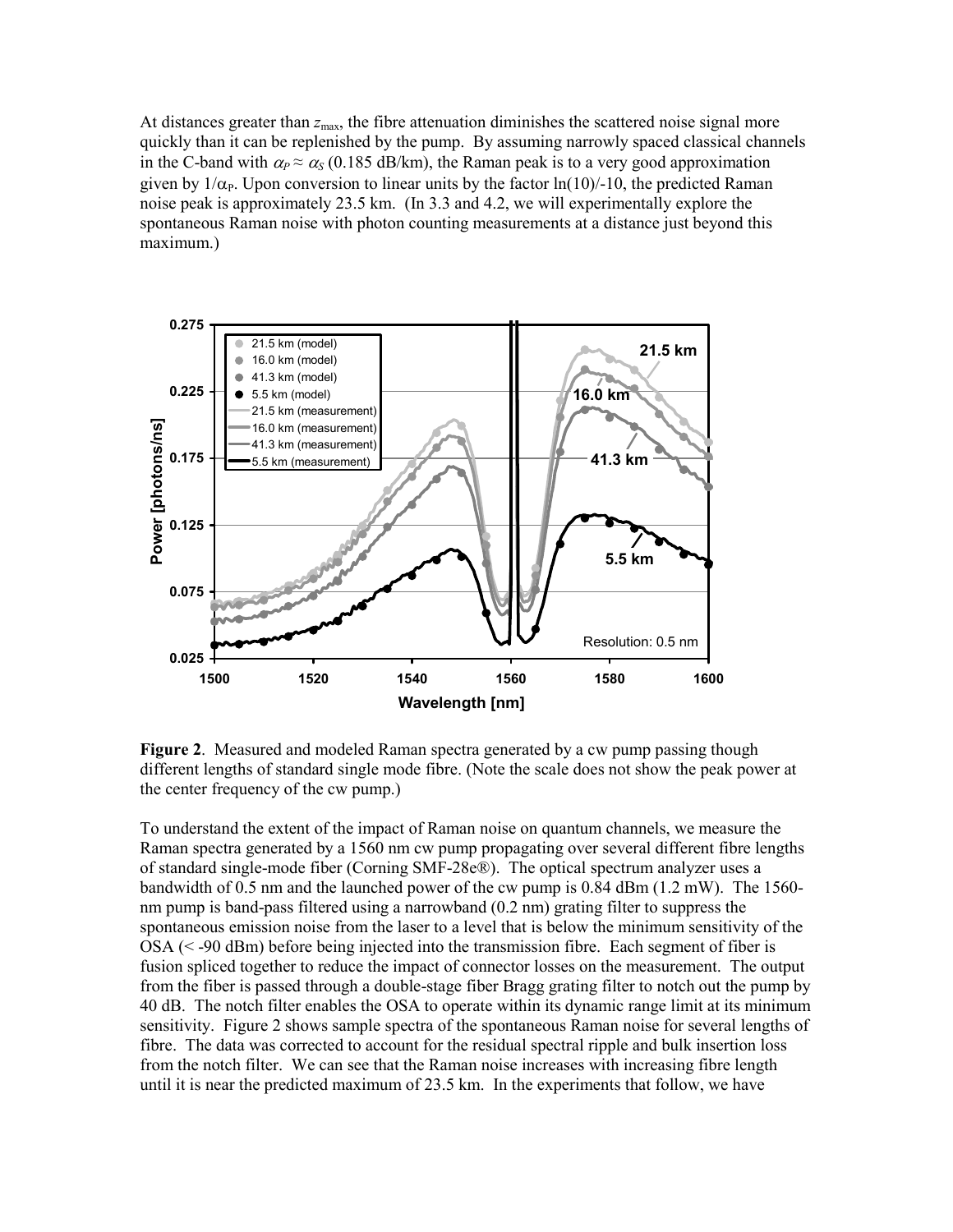chosen fiber lengths that allow the strength of the Raman scattering at a given wavelength to be varied in order to isolate the effects of different impairments.

# **3. Experiment**

To allow us to explore the transmission impairments discussed in the previous section, we constructed a reconfigurable link consisting of two main parts described below: the QKD system, and the optical networking system used to combine, transmit, and separate the classical and quantum signals. In order to identify the transmission impairments which affect QKD performance, additional noise measurements are made in the QKD passband (with the QKD system disconnected from the experiment), using a commercial single-photon counting system (Princeton Lightwave PGA-600).

## *3.1 QKD system*

The QKD measurements are taken with a system developed at Los Alamos for optical networking experiments [25]. It implements BB84 [4] using weak coherent pulses and phase-based encoding. The QKD wavelength is 1549.32 nm, corresponding to a channel on the ITU-standard wavelength grid. The average photon number per pulse,  $\mu$ , is set using a calibrated variable optical attenuator (VOA) inside Alice. The detectors are InGaAs avalanche photo diodes, cooled to 210 K. The detectors are gated at the system transmitter rate of 10 MHz and utilize after-pulse blocking. While the QKD system has been described elsewhere [25,26], it is worth noting that it uses Rb clocks at Alice and Bob to allow quantum clock recovery of the quantum signal. As a result it does not require an additional optical wavelength, bright-pulse time slot, or GPS for synchronization. Finally, although the qubits are phase encoded, the phase modulators themselves are polarization sensitive. In order to align the quantum signal polarization with that of the phase modulator at the receiver's input, a polarization controller is periodically varied to maximize the quantum signal detected after a polarizer. A complete QKD protocol stack is implemented which includes error correction [27], privacy amplification [28] and authentication [29].

## *3.2 Networking System*

As shown in figure 3, the components added to the QKD system to perform coexistence experiments consist of a bank of cw lasers, polarization controllers (PC), a ROADM network element for multiplexing and demultiplexing the optical channels, a fibre-based polarizing beam splitter (PBS), fibre spools, and additional optical passband filters preceding Bob's detectors. A ROADM network element placed at a node allows the individual wavelengths on an incoming fibre to be accessed, routed to another node, or dropped locally and possibly replaced by a new signal added at that wavelength. This is accomplished in two sections. In the first, or '*drop*' section, the wavelengths on an incoming fibre are demultiplexed and pass through a fabric of  $2x2$ switches which choose the 'express' (pass-through) or *drop* output independently for each wavelength. In the second, or '*add*' section, another set of 2x2 switches allows each dropped wavelength to be replaced by an added injected signal. The wavelengths are then multiplexed into an outgoing fibre. Optical taps are also used to monitor the power levels at the input, drop, add, and output ports. Our experiments represent the situation where all channels (classical and quantum) are added via separate fibres at an *add* section, multiplexed together and transmitted through a fibre, and then demultiplexed and dropped onto separate fibres at a *drop* section. The signal path thus consists of the *add* section of a ROADM, a transmission fibre, and the *drop*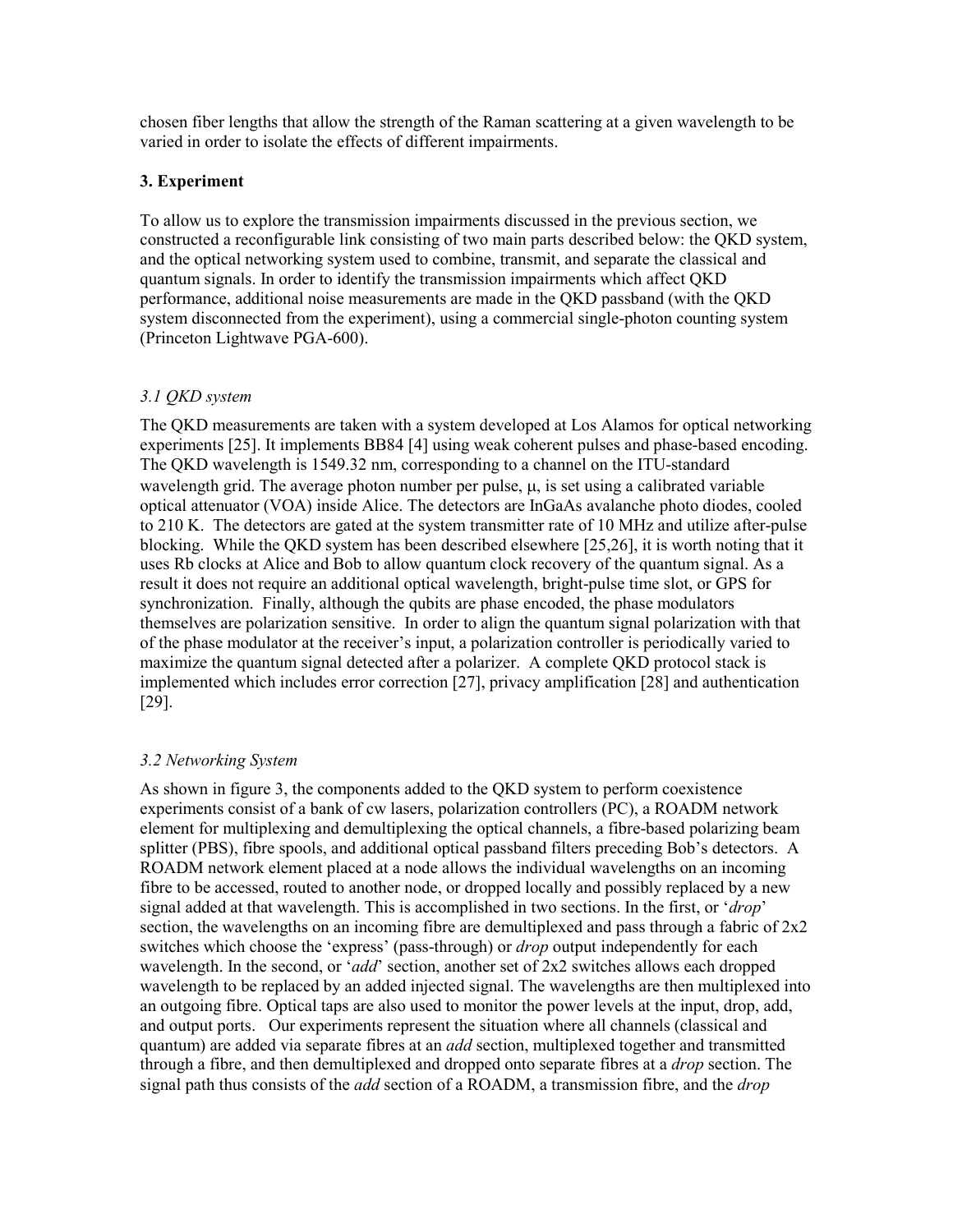section of an identical ROADM. This architecture represents a single hop between adjacent nodes on an optical ring carrying DWDM traffic.

In these experiments, we use up to three channels simultaneously of an eight-channel ROADM with 200 GHz  $(\sim 1.6 \text{ nm})$  channel spacing. The full width at half maximum (FWHM) bandwidths are slightly narrower than the channel spacing to ensure sufficient channel-to-channel isolation. Routing within the ROADM is accomplished using MEMS-based switch fabrics. The quantum channel is fixed at 193.5 THz (1549.32 nm), the highest frequency supported by the ROADM, and various combinations of classical signals are used to investigate propagation impairments. Note that while our ROADM does not contain optical amplifiers, some ROADMs do and therefore would need to be modified to provide an amplifier bypass [30] to be used with quantum signals.



**Figure 3**. Experimental setup used for classical-quantum coexistence (see text for details). Ch1 and Ch2 are the continuous wave (cw) lasers emulating classical channels. Polarization controllers (PC) and a polarizing beam splitter (PBS) set the initial polarization. F1-F4 are fixed filters and FP1 and FP2 are Fabry-Perot tunable filters.

Alice's enclave is illustrated by the left hand side box in figure 3 and includes her QKD system, the *add* section of the ROADM and a polarizing beam splitter to ensure consistent initial launch polarizations of all signals which are aligned using polarization controllers. The classical and quantum channel powers are set at the output of the polarizing beam splitter. Although the mux and demux filters in the ROADM *add* and *drop* sections provide good isolation for classical DWDM networking (>28 dB for adjacent channels, >45 dB for non-adjacent channels), they do not provide sufficient isolation to distinguish the quantum signal from adjacent channel crosstalk. In addition, the filtering bandwidth is quite wide  $\sim$  140 GHz at FWHM). It was necessary to add a multi-stage narrowband optical filter just before Bob's input to remove excess wideband noise that would otherwise be seen by the single-photon detector(s).

The experimental setup contains a  $\sim$ 15-GHz FWHM bandwidth Fabry-Perot filter (FP1) added to the ROADM drop, followed by a 200-GHz DWDM fixed filter (F1). The architecture also includes optional pre- and post-filtering stages depending on the requirements of the experiment. Optional pre-filtering consists of a 100-GHz pre-filter (F2) added to channel 2 and a Fabry-Perot (FP2, 5 GHz FWHM bandwidth) added to the quantum channel before they are multiplexed together. FP2 conditions Alice's laser pulse to better match the filter transfer function of the drop, before the quantum signal is launched from her enclave. The FP2 loss is internal to Alice, and can therefore be compensated by reducing the attenuation in the VOA, while maintaining the photon number at the same level. FP2 eliminates a significant portion of the spectrum from Alice's laser which would otherwise contribute to the photon number calibration but not to the number of events detected at Bob. Optional post-filtering replaces F1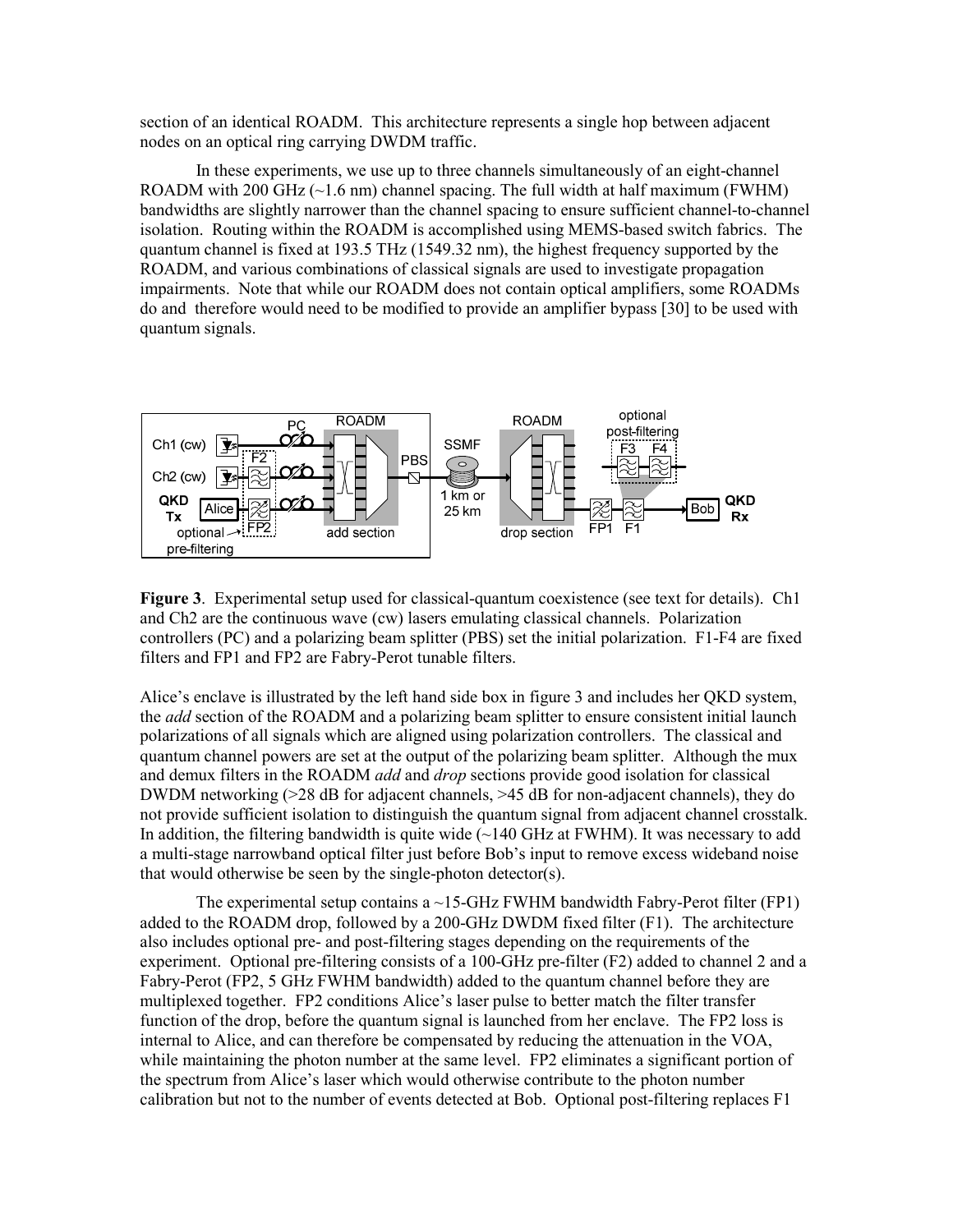with a pair of identical 100-GHz DWDM filters (F3 and F4). Optional pre- and post-filtering reduces the drop loss by  $\sim$ 3.2 dB, primarily attributed to the improved conditioning of Alice's laser spectrum. The total quantum signal transmission through the drop using the optional filtering and 1 km fibre is  $\sim$ 20% ( $\sim$ 7 dB loss).

#### *3.3 Noise Measurements with Single-Photon Detectors*

To measure the characteristics of the noise generated by strong classical channels , we perform single-photon measurements of the noise falling within the quantum channel passband at Bob's input while the QKD signal is absent. As we have previously demonstrated [31], by using the high-isolation optical filtering techniques employed here, one can suppress the linear crosstalk resulting from adjacent and non-adjacent DWDM channels to negligible levels. Once the cross talk is mitigated, the dominant noise terms remaining are spontaneous Raman scattering and fourwave mixing (FWM) noise [31, 32], which as discussed in previous sections are generated as a result of the propagation of one or more strong classical channels over a fibre link. Although both sources of noise can be present simultaneously, we have selected system parameters (fibre type and length, DWDM channel power, and DWDM channel spacing) to operate in regimes where either FWM or spontaneous Raman scattering is the *dominant* noise term, in order to highlight their differences in dependency on total classical power. We measure the resulting noise with an InGaAs APD-based single-photon detector. The detector is gated at a 500 kHz rate, with 1-ns gates, and an after-pulse blocking period of 12  $\mu$ s following each avalanche. The detector dark count rates are ~240 per measurement interval and are subtracted from the output. Measurements are taken using two different transmission lengths of standard single mode fibre (SSMF) of 1 km and 25 km. All laser polarizations are aligned with respect to the transmission port of the PBS, ensuring repeatable worst-case contributions from any FWM products. Various combinations of signals are launched into the ROADM *add* ports in order to compare singlechannel and multi-channel effects as classical channel launch power levels are varied.



**Figure 4.** Noise at Bob's input using the optional pre- and post-filtering measured with a commercial InGaAs single photon counting system. Alice's quantum signal was disconnected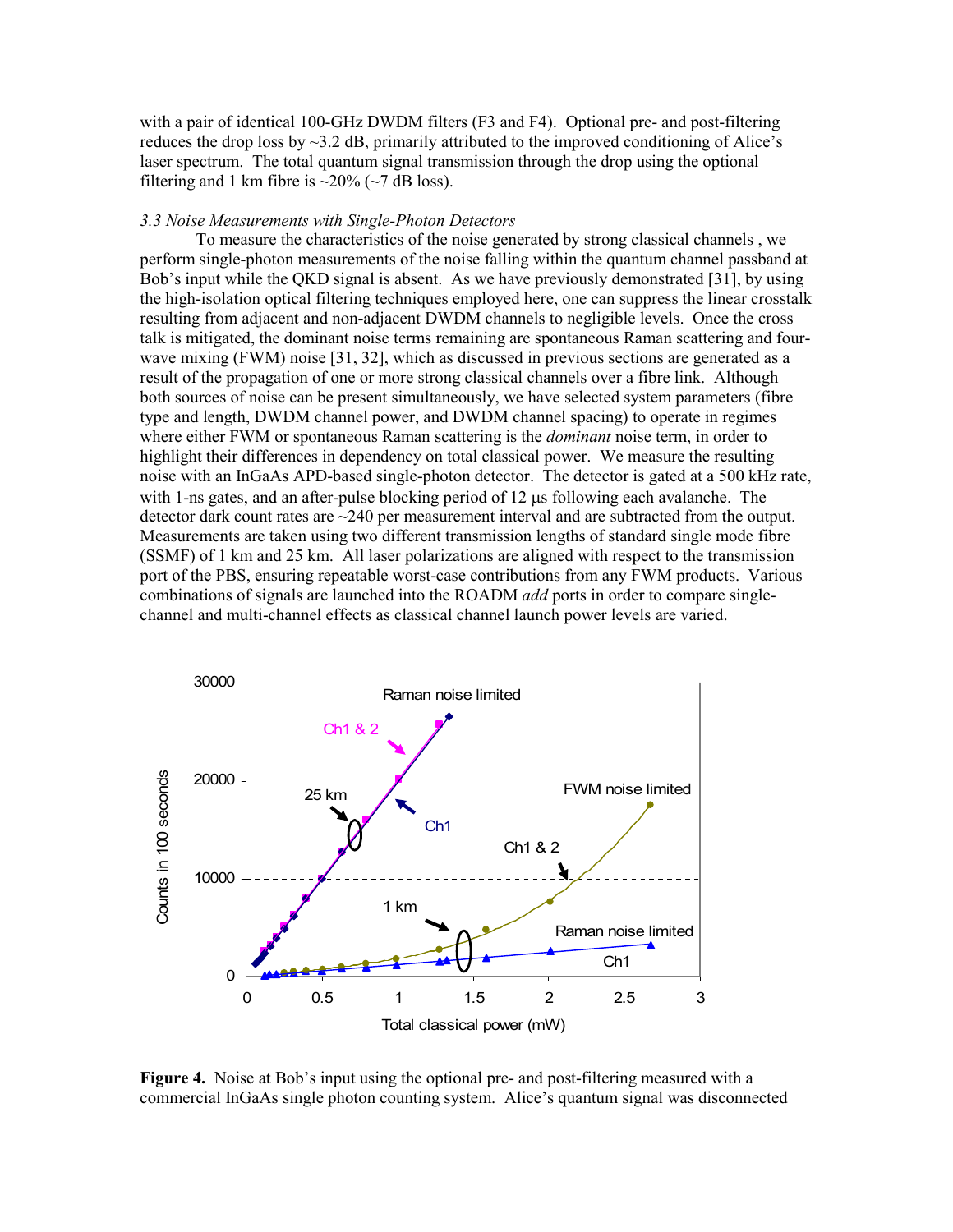during these measurements. The noise linearly increases with increasing total channel power for most plotted configurations which is consistent with what one would expect from Raman noise as predicted in equation (9). The one exception is when Channels 1  $\&$  2 are simultaneously launched into the 1 km fibre, where the response and fit are cubic, in agreement with FWM equation (2). Error bars from Poisson counting fluctuations are smaller than the size of the data points. (Note the x-axis represents the sum of the power of the individual channels when Ch1 and Ch2 are present.)

The results of the photon counting measurements are summarized in figure 4, which shows several series of dark-count subtracted 100-second noise measurements. Channel 1 (Ch1) and channel 2 (Ch2) have frequencies of 193.1 THz (1552.52 nm) and 193.3 THz (1550.92 nm), respectively. When only a single channel is present in either the 1-km or 25-km fiber, the photon count rate increases linearly with the launched classical channel power, as is expected from spontaneous Raman scattering [31]. In contrast, when both channels are transmitted through the 1-km fibre, the noise increases nonlinearly and much more rapidly with the total power. Thus with the addition of Ch2, the FWM noise term is now present [32] and actually becomes the dominant noise source over Raman scattering as evidenced by the approximately cubic dependence on DWDM channel power seen in figure 4. However, when both Ch1 & Ch2 are present in the 25 km fibre, for this particular selection of channel spacing and SSMF fibre dispersion, the spontaneous Raman scattering dominates over the FWM since we are near the peak Raman noise accumulation length (previously shown to be  $\sim$  24 km). As a result, the noise measurements when both DWDM channels are launched into a 25-km SSMF link are approximately linear with increasing total classical channel power.

## **4. Impact of noise on QKD system performance**

In this section, we discuss the impact of FWM and spontaneous Raman noise generated by multiplexed classical channels on QKD performance parameters, which include the quantum bit error rate (QBER) and secret key rate. After adding the QKD system described in 3.1 to the networking system of 3.2, we investigated several classical channel configurations and fibre lengths designed to isolate the various parameters responsible for the dominant noise effects. These experiments utilize a mean photon number of  $\mu$ =0.4 photons per pulse. We record the QBER and secret key rate, using a typical average of 25 QKD runs for each point in the plotted data. The results of the QKD experiments with the ROADM are shown in figures 5 through 8, where the data consists of QKD runs below a maximum QBER threshold of 11%. In part (a) of the figures, the QBER is plotted as a function of the total power launched into the fibre, while part (b) plots the corresponding secret key generation rates. The classical power is increased until the key generation performance drops sharply. Here we explore the impairments generated using per channel launch powers of  $\sim 0.08$  mW to  $\sim 3$  mW (-11 dBm to +4.8 dBm). The error bars are the calculated standard deviation of the data.

## *4.1 Four-wave mixing in 1 km of fibre*

In consideration of equation (9) and figure 1, a 1-km SSMF fibre is short enough to minimize the Raman noise generated but still long enough to study the effects of FWM. The first experiment demonstrates the impact of increasing the power of Channels 1 and 2 on QKD system performance, with a 1 km fibre. We use it as a baseline experiment, the results of which are replotted for comparison in several of the other plots from this subsection. We also plot the results when only Channel 2 is on, to provide a comparison of the two-channel performance with the single-channel case. All of the polarizations (for both quantum and classical channels, unless otherwise noted) are aligned with the PBS so that the worst-case FWM noise is generated.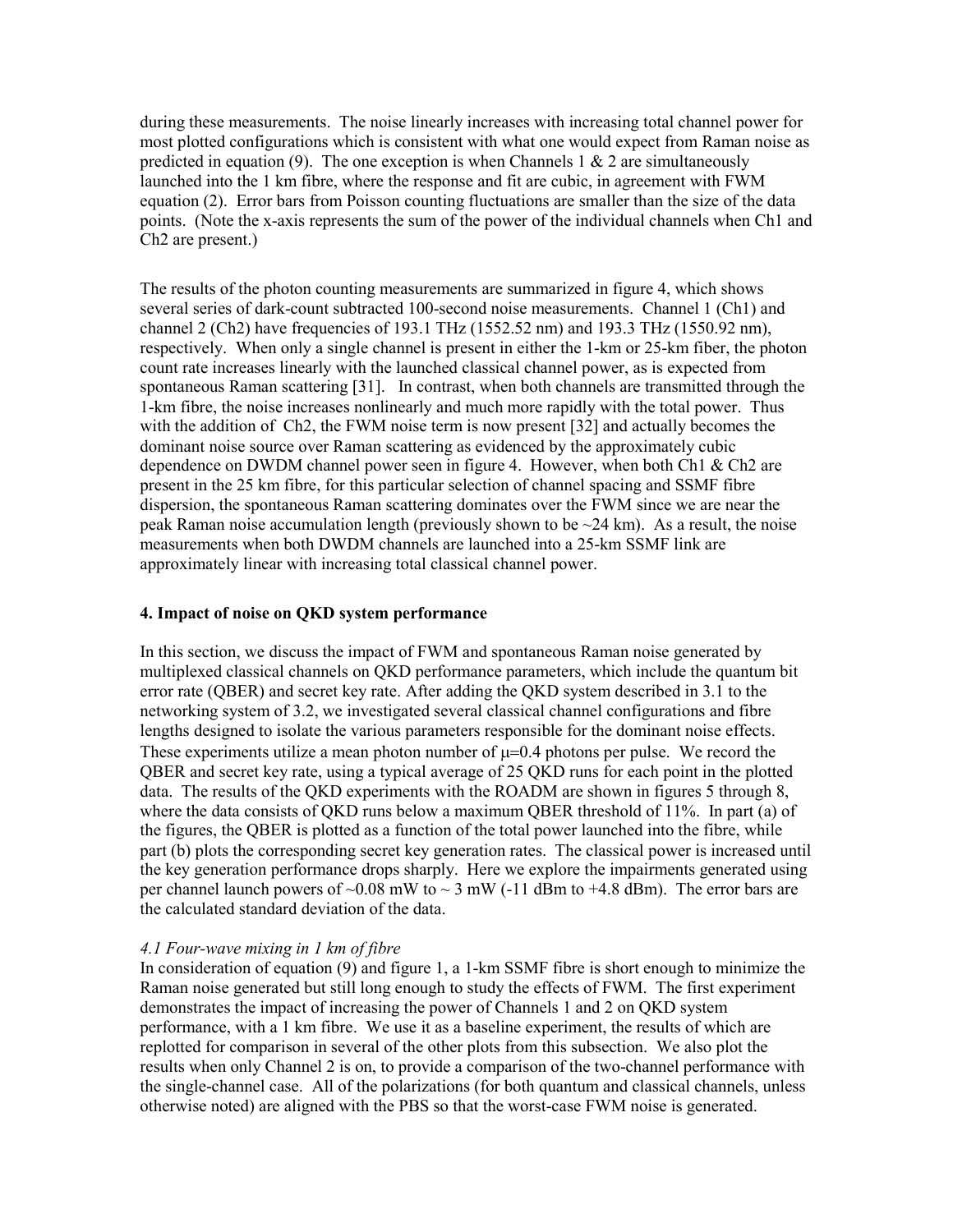In figure 5 (a) and (b), we plot the QKD system performance as a function of increasing power, which is split equally between Channels 1 and 2. This 200 GHz spaced experiment sets channel 1 (Ch1) and channel 2 (Ch2) at frequencies of 193.1 THz (1552.52 nm) and 193.3 THz (1550.92 nm), respectively. The results in figure 5 (a) show a strong nonlinearity in the QBER as the total power is increased. In contrast, nonlinear behaviour in the QBER is not observed when only Channel 2 is present (with the same total power as the Channels 1 and 2 combined). The secret key rate falls off sharply as a function of increasing power when Channels 1 and 2 are simultaneously on, due to the sharp rise in the QBER. By comparison, only a relatively minor degradation in secret bit rate is observed when only Channel 2 is present. This minor impairment from a single classical channel indicates that there is sufficient isolation of channel 2 from the quantum channel to allow observation of the nonlinear effects of FWM. When operating Channels 1 and 2 at a total power of 1.58 mW, the QKD system is just able to perform QKD with a key rate of 73  $\pm$  96 bits per second. However, by the time the classical power reaches 2 mW, the QKD system is not able to generate any secret key bits due to the FWM impairment, thus the performance is dropping off very quickly for combined classical channel power of 1.58 mW.



**Figure 5.** QKD performance is plotted as a function of total cw laser power launched into the same 1-km fibre as the quantum signal (see text). Lines are drawn to help guide the eye. Note that the key rate for the 200 GHz spaced channels (shown as squares in the plots above) at 1.58 mW has a lower error bar overlapping zero which is not plotted above but is indicated with an arrow. Additionally, the zero secret bit result for the 200 GHz spacing produced at 2 mW is not plotted on this log scale.

In the second experiment of this subsection, the channel plan remains unchanged but, the classical signals are launched with their polarizations aligned with each other, but orthogonal to that of the quantum channel. The two classical channels are muxed together and added into the orthogonal polarization PBS input port with respect to the quantum signal polarization. This tests one possible method of suppressing the strong FWM product, which is co-polarized with the classical channel pumps, by later rejecting it through polarization filtering at the QKD receiver. The results of increasing the power of Channels 1 and 2 simultaneously when co-polarized (replotted from figures 5 (a) and (b)) and cross-polarized relative to the QKD channel are shown in figure  $6$  (a) and (b). The data show that this type of polarization multiplexing helps suppress the co-polarized FWM product by taking advantage of the QKD system design. Bob's receiver passes only a single polarization and therefore suppresses a significant fraction of the FWM component aligned to the classical signals since it is (predominantly) orthogonal to the QKD channel. Thus using classical signals which are cross-polarized with the classical channel suppresses the effect of FWM resulting in a linearly increasing error rate with increasing classical channel power.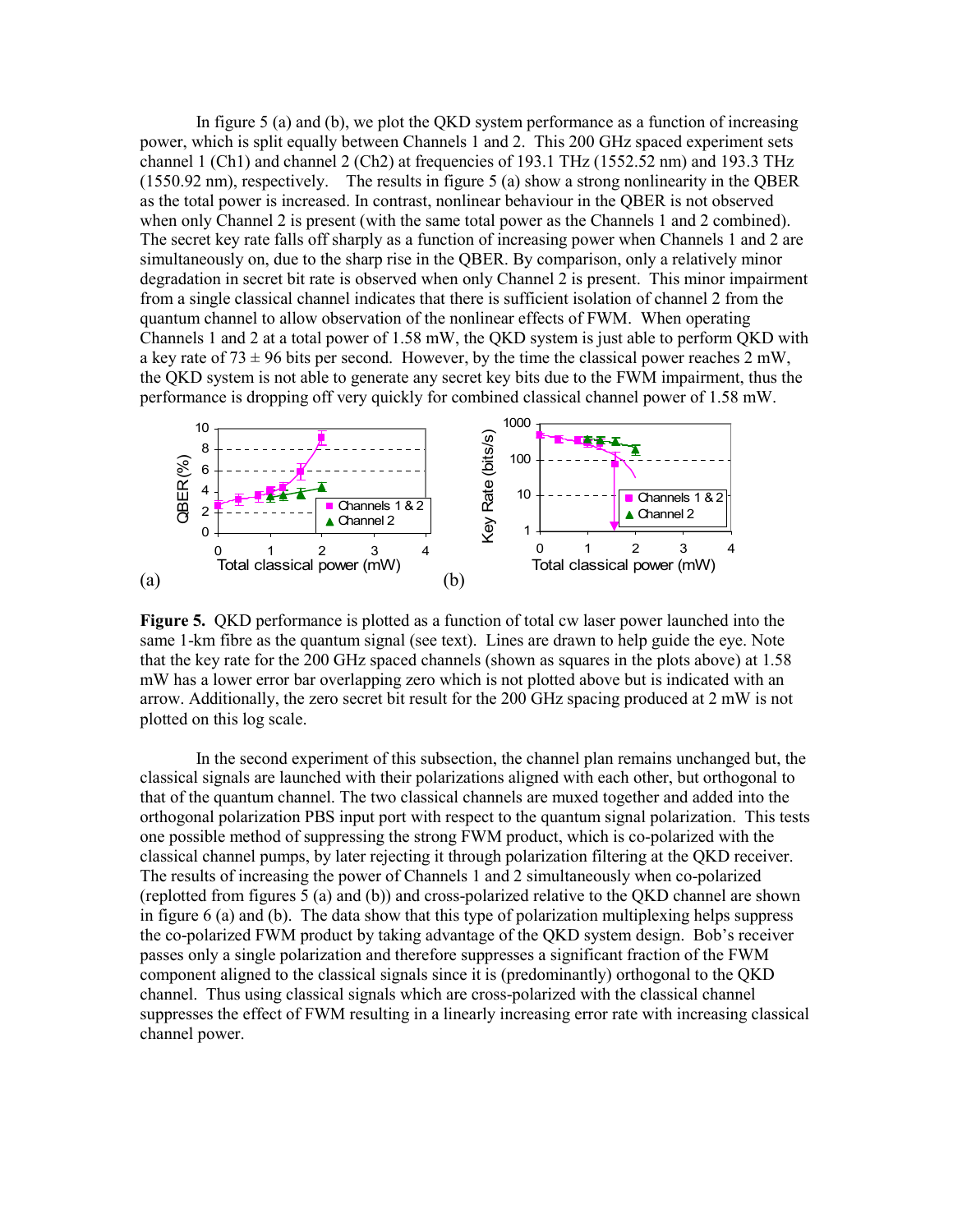

**Figure 6.** QKD performance is plotted as a function of two cw laser channels with equal powers launched into the same 1-km fibre as the quantum signal. This plot shows that launching the classical signals in an orthogonal polarization mode to that of the quantum signal can be used to suppress the effects of FWM.

In the final FWM experiment, we fix all polarizations so that they are identical upon launch and examine the impact that the classical channel plan has on the performance of the quantum channel. In figures 7 (a) and (b), we plot the baseline results for two equal strength classical channels on the 200 GHz grid, along with the corresponding results for a 400 GHz grid (obtained by skipping every other channel in the ROADM). Thus the two classical channels are centred at frequencies of 192.7 THz (1555.75 nm) and 193.1 THz (1552.52 nm), creating a 400 GHz grid with the quantum channel at 193.5 THz. Figure 7 (a) shows the nonlinear increase in the QBER when using the 200 GHz spacing, but only a linear increase in QBER in the 400-GHz spaced cases. As we mentioned earlier, moving from a 200 GHz channel spacing to 400 GHz in a 1-km SSMF link theoretically results in a decrease of FWM noise by approximately 10 dB. In this example, FWM is no longer the dominant noise term, even for a 1 km fibre length.



**Figure 7.** QKD performance is plotted as a function of two cw laser channels with equal powers launched into the same 1-km fibre as the quantum signal. This plot demonstrates that larger channel spacing can mitigate the effect of FWM impairments.

We have demonstrated several strategies that can be useful for mitigating the impact of FWM impairments on QKD performance, even when operating with relatively high classical channel power levels. These include polarization multiplexing and operation with wider channel spacing. Other experiments were performed such as skipping a channel between the QKD and classical channels (which in this case keeps QKD outside of the frequency range of the FWM products). These results also gave a similar performance to the 400 GHz grid data. Overall, these experiments show the impact of FWM on QKD signals multiplexed closely with classical signals. The FWM impairment occurs when the classical channel powers are relatively high, in this case >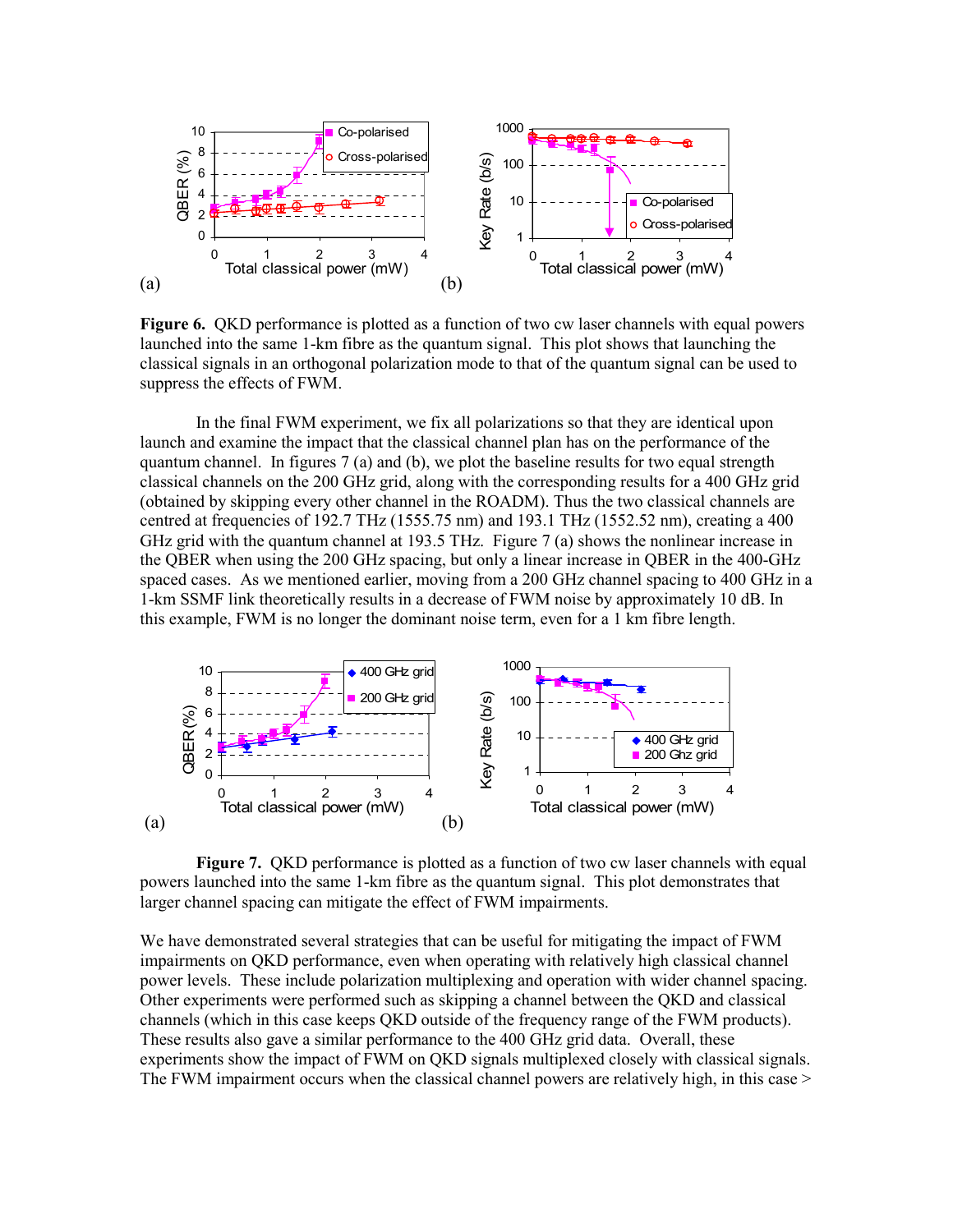1 mW of total power. However, in many practical cases involving short distances, the classical launch power will be much less and FWM will not necessarily be an impairment.

#### *4.2 Coexistence over 25 km of fibre*

In this subsection, we move to a 25 km fibre length, a more useful distance than 1 km for metro and enterprise networks. Considering that 25 km is very close to where Raman noise is a maximum for this fibre type and the FWM noise is suppressed by an order of magnitude from the 1-km case (as predicted in figure 1), this is an excellent configuration to explore the effect of Raman noise in relative isolation of FWM. The 25-km fibre measurements in figure 8 (a) and (b) utilize the optional pre- and post-filters shown in figure 3. Other than the filtering improvements and the increased fibre length, the experiment is carried out in the same manner as the FWM experiments using 200 GHz channel spacing. The total classical power is varied when both Channels 1 and 2 are launched into the fibre, and also when each channel is separately turned on. It should be noted that the Raman noise reaches a peak at a frequency difference of approximately  $\pm$  1700 GHz from the carrier. The 200 GHz channel spacing here does not represent the worst case scenario. Additional channels added to the ROADM that are greater than or equal to  $\sim$ 1700 GHz from the QKD system or larger channel spacing than the one considered here will create even more noise increasing the impairment to the QKD system.



Fi**gure 8.** QKD performance is plotted as a function of total cw laser power launched into the same 25-km fibre as the quantum signal (see text). In (b), the secret bit rate is fitted to a line to guide the eye. Due to the relatively small spread in QKD secret bit rates, it is unnecessary to plot the data on a vertical log scale as in figure 3. The differences in the data at zero power are due to small systematic errors.

In contrast to the 1-km case, the data shows a linear increase in QBER with increasing channel power, independent of which classical channel or channels are on. When both channels equally share the launched power, the impairment is the same as when either individual channel is turned on with the same total power. In this case, the QKD system performance is limited by the spontaneous Raman noise. Note that this Raman noise limit does not preclude the presence of FWM noise at a lower level. However the 25-km Raman noise is much stronger than either the Raman noise or the FWM noise for the 1-km fibre case, as is evident from single-photon counting data previously described in figure 4. This behavior is expected for standard single mode fibre because 25 km is very close to the distance at which the Raman noise is a theoretical maximum as discussed above. In addition, from figure 1, the expected theoretical FWM noise after 25 km is an order of magnitude lower than for the 1 km case. When one considers that the FWM strength decreases and the Raman noise increases when switching from 1 km to 25 km, the different curves in figure 4 qualitatively agree with expectations. In the presence of two 0.16 mW (-8 dBm) classical channels through 25 km of fibre and a ROADM on a 200 GHz grid, the QKD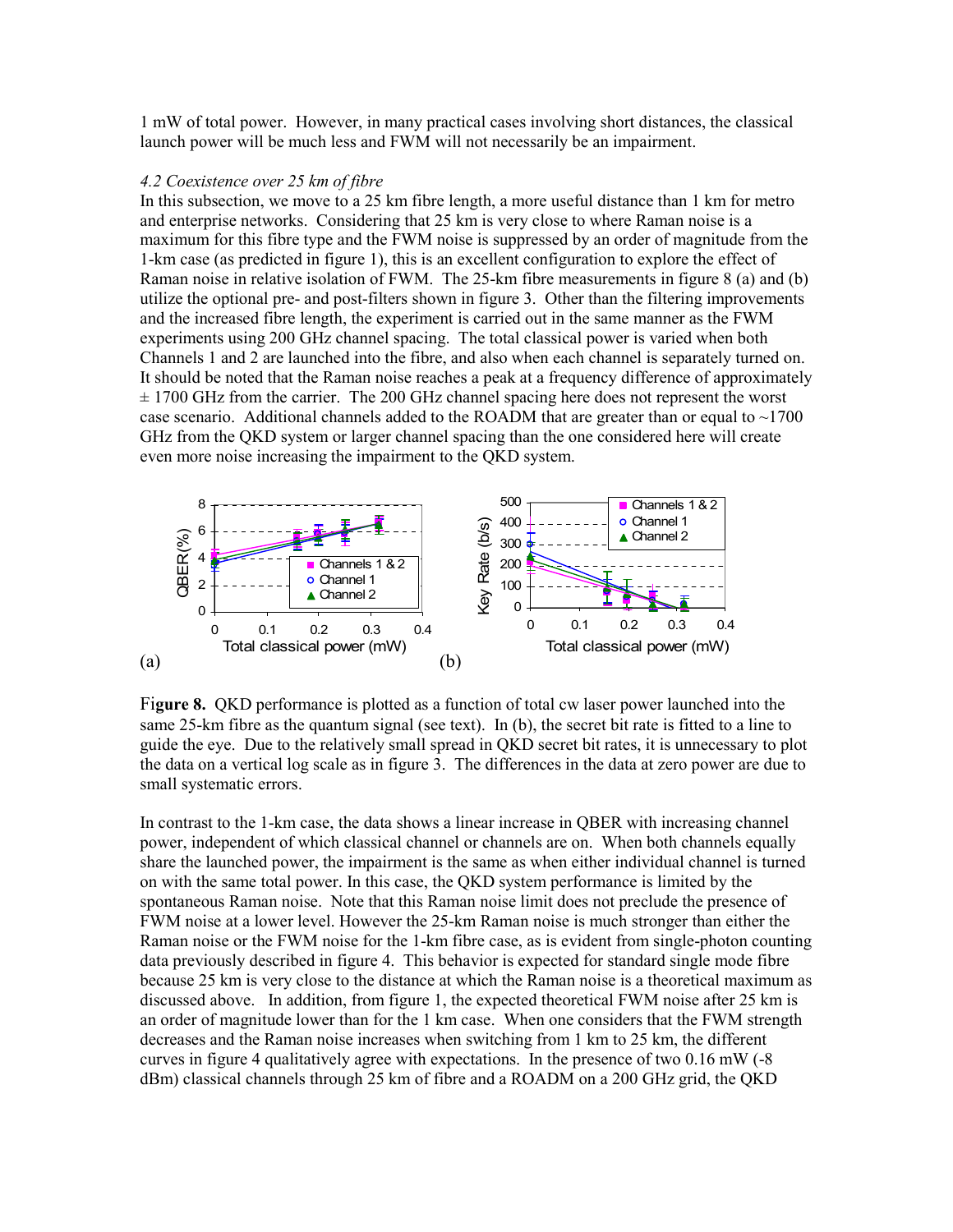system occasionally produces final key bits at an average rate of 6 bits per second over approximately 25 runs.

## *4.3 Considerations for other fibre types and data modulation*

In the previous sections, we explored the impact of Raman and FWM transmission impairments over both 1 km and 25 km SSMF links. Although the range of the applications where 1 km links can be found is limited, it enables us to clearly illustrate regimes where FWM fibre impairments can dominate, while spontaneous Raman scattering is not a significant impairment. In addition, if one considers other common fibre types (such as non-zero dispersion-shifted fibre), FWM can have a larger impact over distances longer than 1km. For example, the FWM noise for a 25-km NZ-DSF link is approximately 20 dB higher than for a 25-km SSMF link, as seen in the calculations plotted in figure 1. As a result, FWM can quickly become the dominant impairment in low dispersion fibres. This will be the subject of further study.

 For simplicity, we utilized unmodulated cw lasers to emulate DWDM network channels. Previous studies have investigated the difference between cw and the most common modulation format in optical networks, non-return-to-zero on-off-keying (NRZ-OOK). It was shown that NRZ-OOK modulated signals generate comparable FWM power to cw signals due to a balancing between the higher peak power and the pulse walk-off between the modulated waveforms [33]. Therefore, our results should be representative of links with NRZ-modulated data. However, the use of modulation formats other than NRZ can help to reduce FWM. As an example, in [34], duobinary modulation was employed to reduce the strength of FWM by 1 to 3 dB, in transmission over a 20 km dispersion-shifted fibre (DSF).

#### **5. Conclusions**

Commercial optical networks are increasingly adopting multi-channel DWDM technology in the 1.5-µm band. This trend is driven by the lower fibre attenuation, the availability of optical fibre amplifiers, and inexpensive DWDM components at standard wavelengths. While in this work the focus has been on understanding the limits and requirements when adding quantum channels in the 1.5-µm window, we have also previously demonstrated network coexistence with QKD signals in the 1.3-µm band  $[12, 20]$ . In many cases, operating QKD in the 1.3-µm window may be a more attractive solution for shared quantum/classical networks, due to the larger wavelength separation between the strong and weak signals. This configuration allows compatibility with amplified transmission links (with QKD bypassing the optical amplifiers), reduces backgrounds from Raman scattering, and eliminates FWM as a major concern. However, there are also situations in which  $1.5$ - $\mu$ m QKD may be more favourable, depending on the application, the type of network, and the choice of system parameters (DWDM channel power, channel count, fibre dispersion, etc.). Therefore to understand under what conditions one may successfully send quantum communications signals along the same fibre with high-power closely spaced 1.5-µm classical signals, we have mapped out the noise mechanisms in this regime.

In addition we have shown the impact of FWM and Raman noise on quantum communications and, more specifically BB84 OKD. We demonstrated 1.5-um classical-quantum coexistence through ROADMs, an optical networking technology that increases the flexibility, transparency and reconfigurable connectivity of quantum and classical networks. We calculated the impact of four-wave mixing for a variety of channel spacings, fibre types, and distances. We measured QKD performance in two regimes where the noise limiting factor is dominated by different mechanisms, including FWM over a 1-km fibre and Raman scattering over a 25-km standard single-mode fibre. We demonstrated and discussed several strategies that can be used to mitigate FWM impairments on the quantum channel, including polarization multiplexing and increased channel spacing. However, in situations where Raman noise is the dominate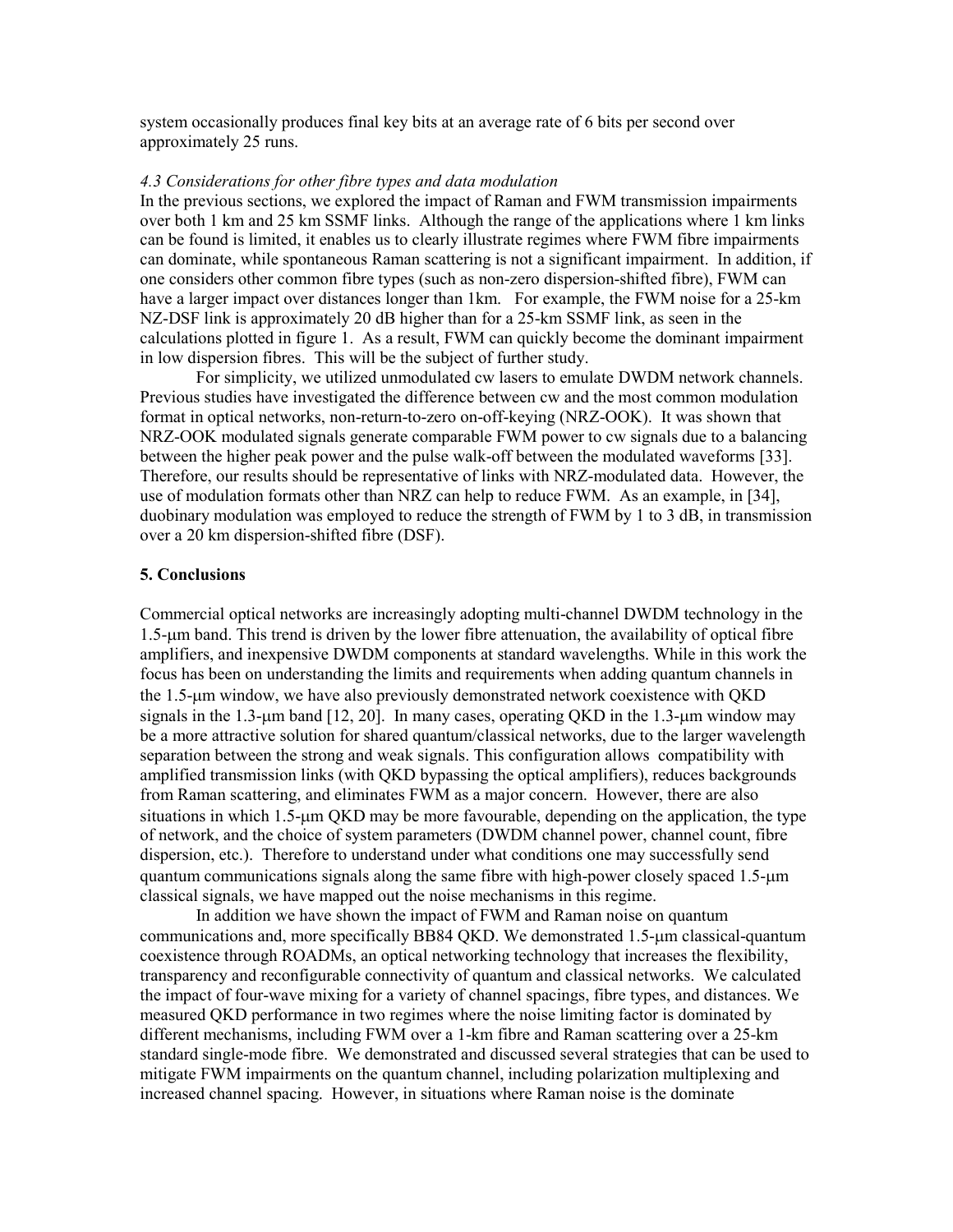impairment, it is not easily decreased on existing networks where classical channel launch powers are fixed. Therefore managing Raman-noise impairments remains a key challenge to the integration of quantum communications into the existing optical communications infrastructure. By exploring the quantum channel impairments generated from classical channels, and how those impairments may be mitigated through network planning, these results lay the groundwork for defining requirements for successfully enabling quantum-classical coexistence in C-band reconfigurable optical networks. The present work represents an important step towards developing a broader understanding of these tradeoffs, and of the most attractive domains of use for QKD and other types of quantum communications in shared quantum/classical networks.

## **Acknowledgements**

This work was supported by IARPA and hosted by the LTS.

## **References**

[1] Berthold J, Saleh A A M, Blair L and Simmons J M 2008 *J. Lightwave Tech.* **26** 1104

- [2] Xia T J *et al* 2008 *Optical Fiber Communication Conference* NMC2
- [3] Wiesner S. 1983 *SIGACT News* **15** 78

[4] Bennett C H and Brassard G 1984 *Proc. IEEE Int. Conf. on Computers, Systems, and Signal Processing (Bangalore)* (New York: IEEE) 175

[5] Franson J D and Ilves H 1994 *App. Opt.* **33**, 2949

[6] Muller A, Zbinden H and Gisin N 1996 *Europhys. Lett.* **33** 335

[7] Townsend P D 1997 *Electron. Lett.* **33** 188

[8] Hughes R G, Morgan G and Peterson C 2000 *J. Mod. Opt.* **47** 533

[9] Elliott C, Pearson D and Troxel G 2003 *SIGCOMM '03: Proc. of the 2003 Conf. on Applications, technologies, architectures, and protocols for computer communications (Munich)*  (New York: ACM) 227

[10] Toliver P *et al* 2003 *IEEE Photon. Technol. Lett.* **15** 1669

[11] Poppe A *et al* 2004 *Opt. Exp.* **12** 3865

[12]Yuan Z and Shields A 2005 *Opt. Exp.* **13** 660

[13] Runser R J, *et al* 2005 *Optical Fiber Communication Conference* OWI2

[14] Namekata N, Mori S and Inoue S 2005 *Opt. Exp.* **13** 9961

[15] Xia T J, Chen D Z, Wellbrock G, Zavriyev A, Beal A C and Lee KM 2006 *Optical Fiber Communication Conference* OTuJ7

[16] Tajima A, Tanaka A, Maeda W, Takahashi S and Tomita A 2007 *IEEE J. Selected Topics in Quant. Elect.* **13** 1031